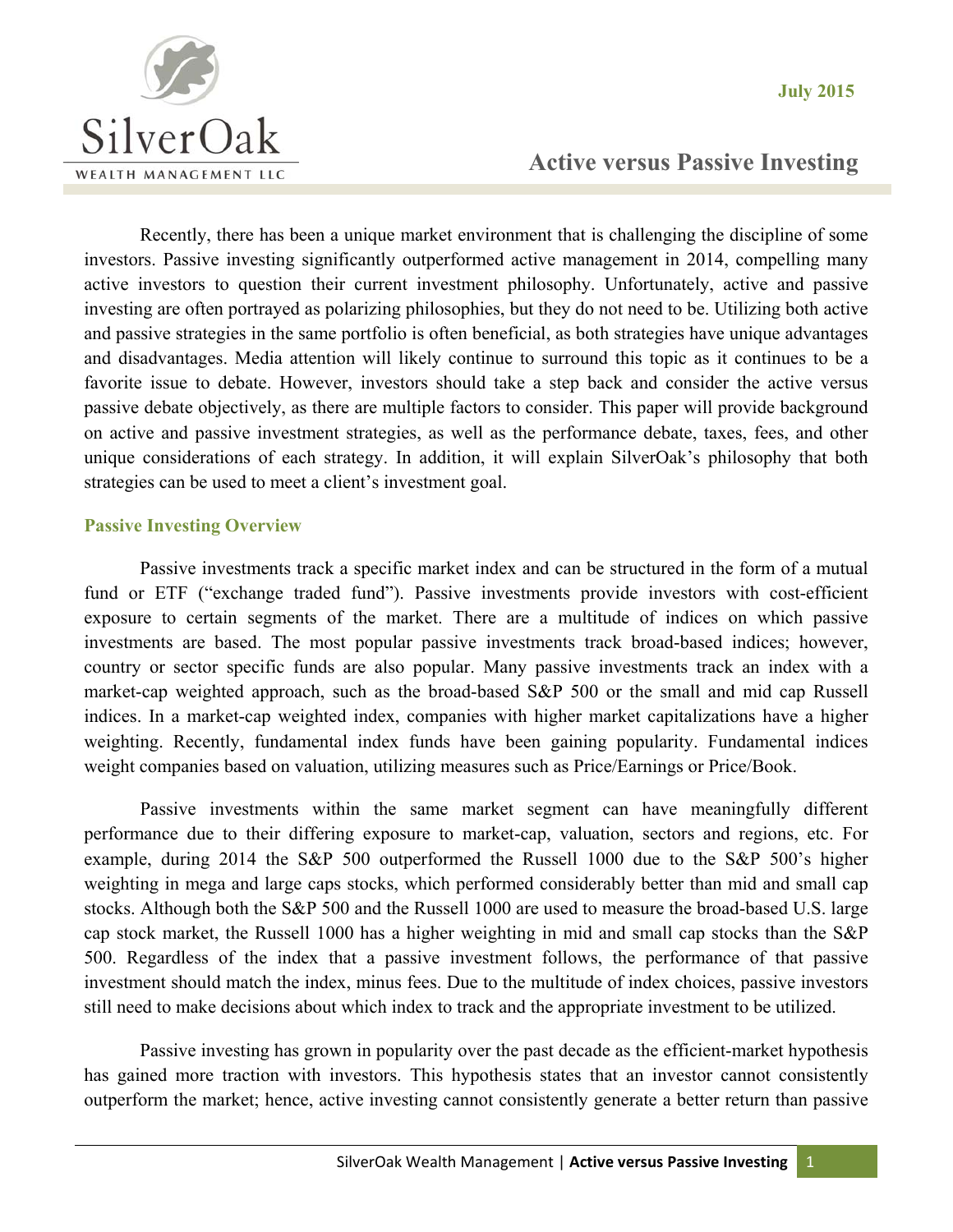investments. As depicted in the graph below, over the past decade investors have continued to shift their money towards passive investments.



**Passive Investments' Share Continues to Rise** *Percentage of equity mutual fund and ETF total net assets, 1993-2014*

#### **Active Investing Overview**

Despite passive management's increasing popularity, active management is still the predominant strategy used by investors. Active managers try to exploit market inefficiencies and select individual securities based on fundamentals and/or quantitative methods, in exchange for a management fee. Managers construct portfolios through bottom-up (company-specific) or top-down (macro-driven) research. These managers try to construct a portfolio that has a better risk/return ratio than a broad-based index. There are many different styles or methods of active investing, such as deep value, relative value, core, growth-at-a-reasonable-price ("GARP"), traditional growth and aggressive growth. Value managers select companies that are undervalued compared to their intrinsic value or relative value to similar companies, while growth managers invest in companies that have better long-term growth prospects. Regardless of style, active managers believe that their disciplined processes and skill will provide better long-term performance than an index.

In addition to the opportunity of outperforming certain market indices, some investors prefer active management because they are concerned with the construction of the indices. These concerns may stem from issues associated with the concentration an index may have in overvalued sectors, low-quality companies or exposures to certain sectors and/or companies considered contrary to the individual investor's personal beliefs (i.e. tobacco companies or deep water oil drilling companies), etc. Active management is a way for these investors to customize their portfolio to meet their specific needs and preferences.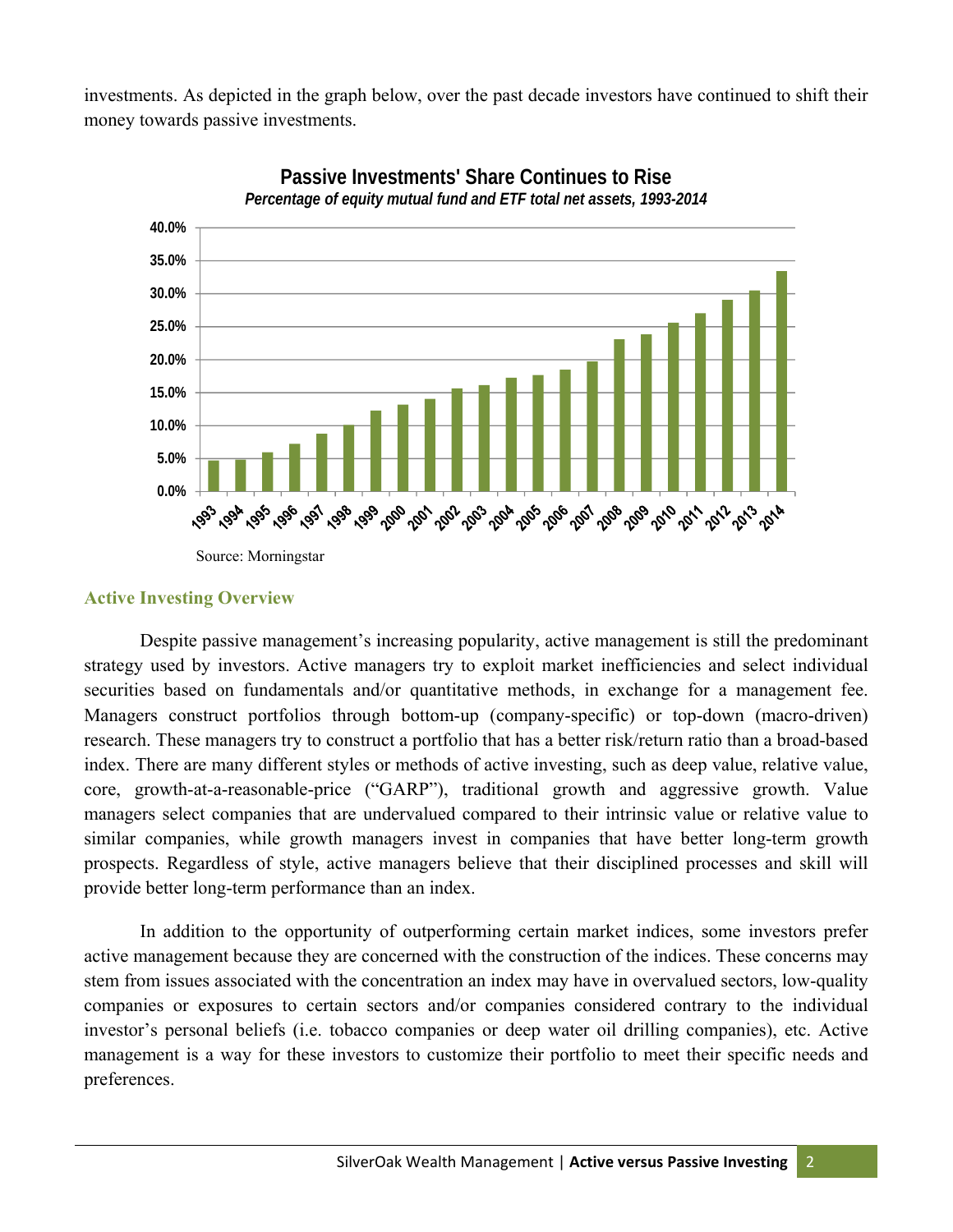### **The Performance Debate**

Performance is often the focal point of the active versus passive debate. The general argument for passive investing is that markets are efficient ("efficient market hypothesis"), therefore active investors cannot consistently outperform the underlying index. Passive proponents point out that the average active manager has not outperformed the market in recent years and that it is difficult for active managers to overcome their higher management fees. As a result, passive investors choose the performance of the index tracked by the fund, less its corresponding fees, which tend to be lower than active management. Conversely, active management has the potential to outperform the underlying index. Active managers tend to have better relative performance in inefficient market segments with larger universes such as small cap and international. Active managers have also performed better during higher volatility periods around recessions, as higher quality companies tend to hold up better during periods of uncertainty. However, it has been more difficult recently for active managers to outperform in more efficient market segments with a smaller universe, such as U.S. large cap.

Financial institutions have an incentive to position the active versus passive debate in a polarizing fashion, as there are literally trillions of dollars at stake as they battle for fund flows. There are many studies produced by financial institutions and academics that favor one strategy over the other. In addition, technology has allowed the proliferation of indices, attribution analysis and new investment vehicles. This environment has elevated the active versus passive debate as relative returns across multiple time periods are readily available and investors are able to check their performance, relative to various indices, on a daily basis.

Relative performance reporting is a difficult exercise as strategies have different goals and their benchmarks (i.e. closest representative index) may not always be comparable. For instance, some active managers do not manage to a benchmark index because their goal is to provide capital appreciation and preservation. They may be "index aware" but in trying to provide long-term capital appreciation, there will be annual periods in which their performance can deviate meaningfully. Most active managers do not attempt to beat an index over any given year, but instead over a full market cycle, which can be 6-10 years. Comparisons can also be difficult because studies of active versus passive investments focus on absolute returns rather than risk-adjusted returns. Most active managers try to lower the risk to their portfolio through their stock selection process. After factoring in risk, active managers' relative performance improves considerably.

As previously mentioned, a comparison of active versus passive strategies is difficult. A significant portion of return difference can be explained by the performance of positions that are not held within both strategies. Active managers may elect to invest in companies that are not in their comparable index. Similarly, they can choose not to invest in companies that are in the index. Research by investment firm GMO, a well respected value-oriented investment management company, has shown that domestic large cap active managers' exposure to non-U.S. stocks, small caps and cash can explain the majority of return difference over time. For instance, when U.S. equities strongly outperform non-U.S. equities, many large cap active managers may underperform, as the index consists only of U.S. equities, while their portfolios may hold non-U.S. equities. Likewise, if large caps outperform small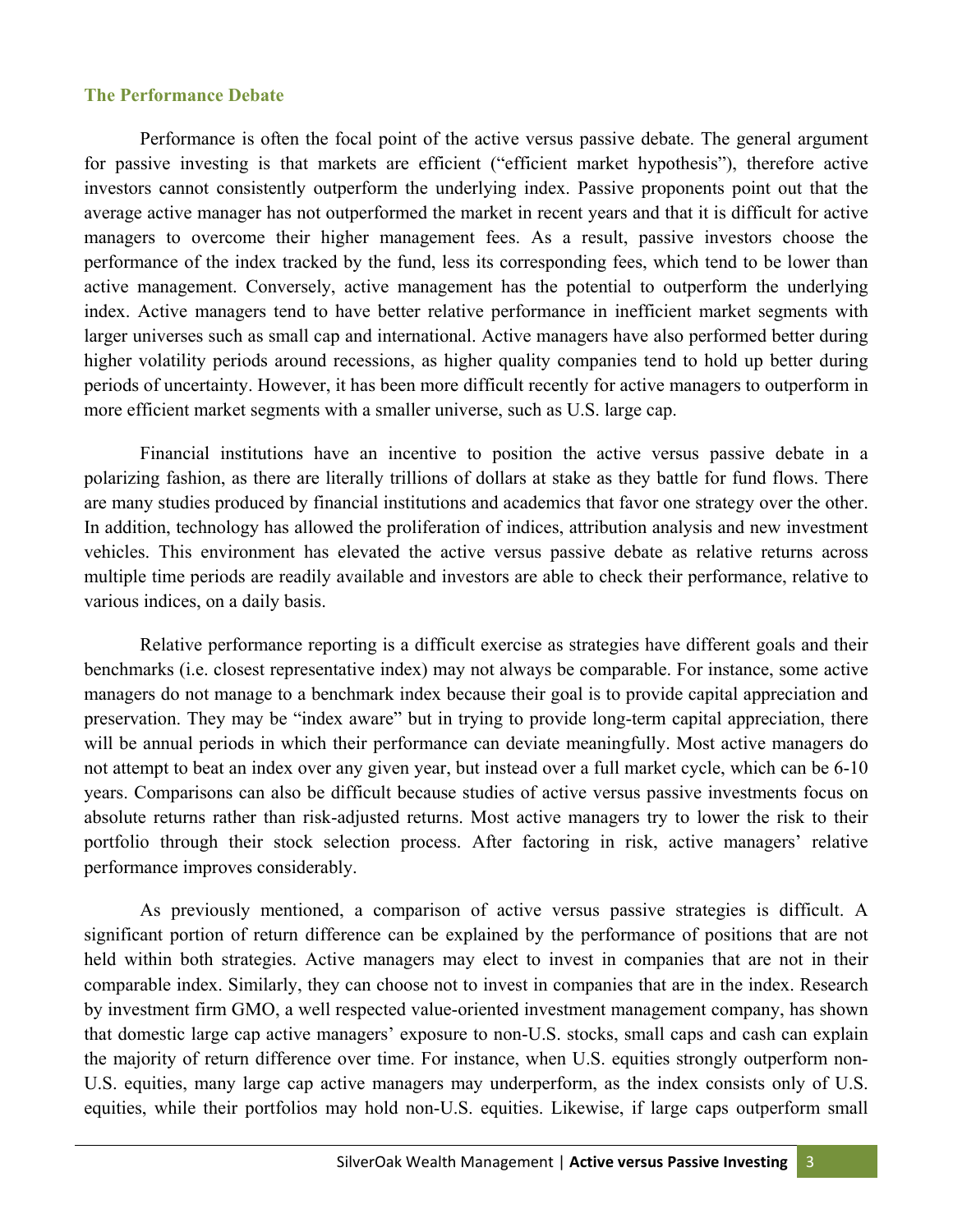caps, many active managers may again underperform the index due to their higher weighting in mid and small cap equities.

Over the past six years, many of the factors noted above have benefitted passive investing as active managers have had a hard time beating their respective indices due to the difference in their holdings relative to the indices. In 2014, the majority of active managers underperformed passive indices as all three of those factors went against them: large caps significantly outperformed small caps (13.7% to 4.9%), U.S. equities significantly outperformed non-U.S. (13.7% to -4.9%) and cash was a major drag as many active managers have increased the portfolio's cash weighting due to high equity valuations.

Changes in market sentiment and the expansion and contraction of the economy cause cyclicality in market performance. Different market environments will favor certain investment strategies over others. The graph below shows over the past thirty years that active and passive investing is also cyclical. There have been multi-year periods in which active management outperformed and there have also been multiyear periods in which passive investing outperformed. If we review the past six years, passive investments have had a favorable environment. Low interest rates have benefitted highly leveraged, low quality companies and high growth speculative companies without earnings, including many small technology and biotechnology firms. As these companies have done better, their weighting has increased substantially in market-cap weighted indices. Active managers' typically underweight speculative or highly levered companies as they generally seek higher quality companies with sustainable competitive advantages and consistent earnings.



Data Source: Morningstar, 3/15

In addition, low interest rates have encouraged risk taking by investors. Current fixed income rates are not meeting investor's income needs so they have sought higher yields in areas such as highyield bonds, and in certain areas of the equity markets. Equity sectors that traditionally have the highest yields, such as consumer staples, REITs, and utilities, have experienced huge demand which has driven valuations to near their historical peak levels. These sectors are often underrepresented in active managers' portfolios because those companies have high valuations, poor balance sheets, lower ROIC ("return on invested capital") and weak earnings growth. The market environment will likely change as

Source: Hartford Funds, Morningstar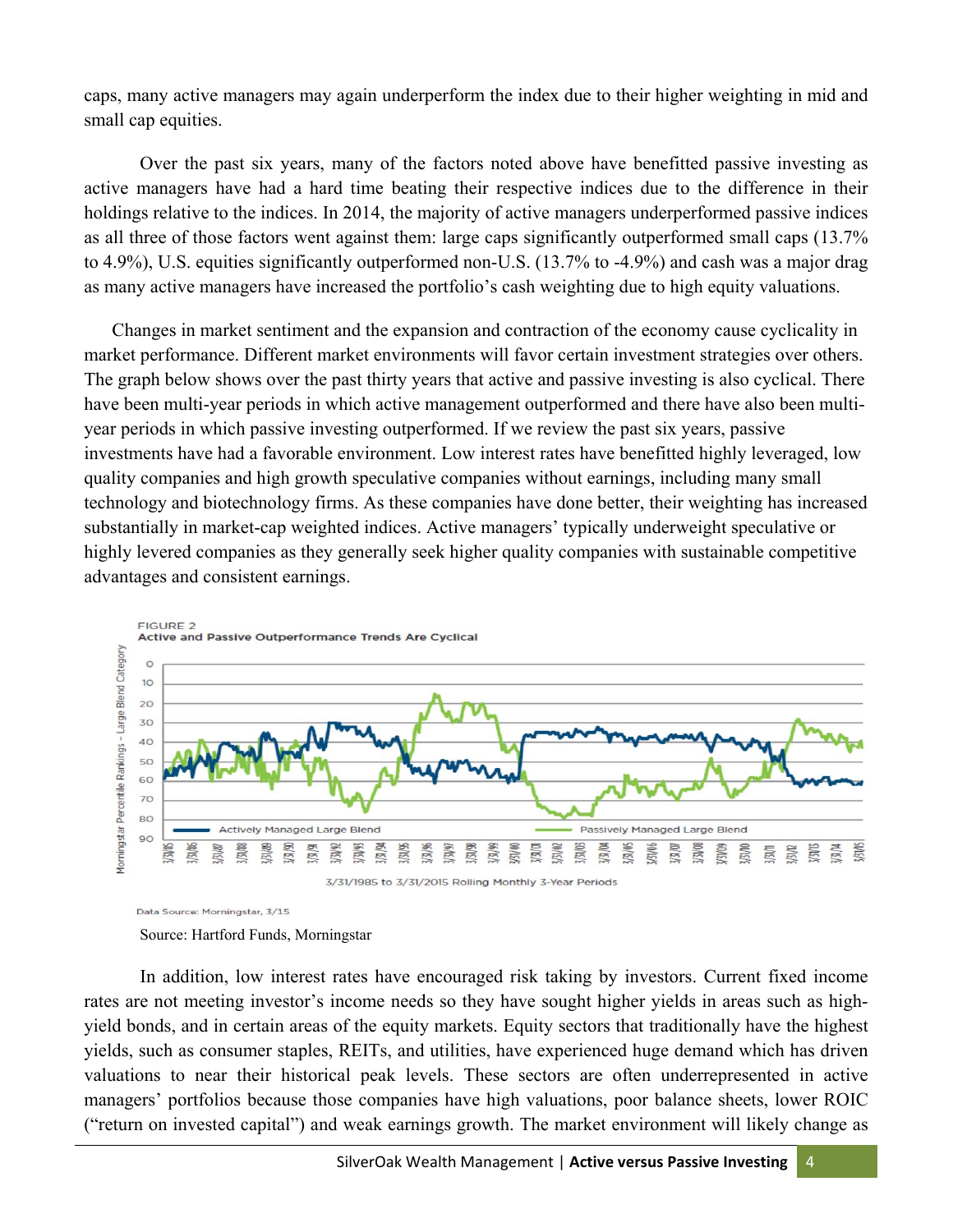the economy continues to improve and as interest rates increase, providing a headwind for lower quality companies and a tailwind for active investing. The cyclical nature of performance in active and passive investing is one reason why, at SilverOak, we believe active and passive strategies can compliment each other in a client's portfolio.

## **Sector Concentration & Unique Risks**

One advantage of investing in an index-based passive product is the diversification it offers. However, index investing does not come without risks or volatility. A major drawback to passive investing is that investors are required to accept the construction of the index. Market-cap weighted indices can be susceptible to concentration risk in sectors, geographies or in individual holdings. This typically occurs after sectors have outperformed for a multi-year period. For instance, energy grew to about thirty percent of the S&P 500 by the late 1970s. Other notable sector concentrations include technology in the late 1990's and financials in the mid to late 2000's. Currently in small and mid cap indices, industries such as biotechnology and REITs have larger than historical weightings as they have outperformed over the past five years. The risk is that these sectors are likely fully valued or even overvalued and could enter a period of underperformance. However, as compared to passive market-cap weighted indices, active managers typically underweight sectors they feel are overvalued while they overweight sectors they feel are undervalued or have stronger growth prospects.

Another risk of passive investing and market-cap weighted indices is the exposure to lower quality companies. Indices include many low quality companies with negative earnings which can range from 10 to 40 percent of the index. This exposure can help during periods of speculation or during the beginning of economic recoveries, when investors become less risk averse. This certainly has been the case over the past six years as low interest rates and the quantitative easing programs instituted by the Federal Reserve have benefited highly levered companies. However, a large exposure to low quality companies can be detrimental to returns, especially during volatile periods. Research by Royce & Associates, a highly respected small cap manager, has shown that during periods of higher volatility, active managers have outperformed. This is likely because they have favored higher quality companies with strong fundamentals. During the past 35 years, higher volatility periods have generally occurred in the years around recessions. This makes sense as active managers tend to be more risk averse. By contrast, passive strategies have outperformed during low volatility periods as investors have not been as concerned by quality and money continues to flow into overvalued companies; this momentum favors the market-cap weighting structure of passive indices. Below is a table that shows the past 35 years separated into quintiles. Quintile five is the most volatile period and quintile one is the least volatile period. Across rolling one, three, and five-year periods, the average active manager outperformed during the more volatile quintiles. This evidence reinforces that performance of active and passive management is cyclical.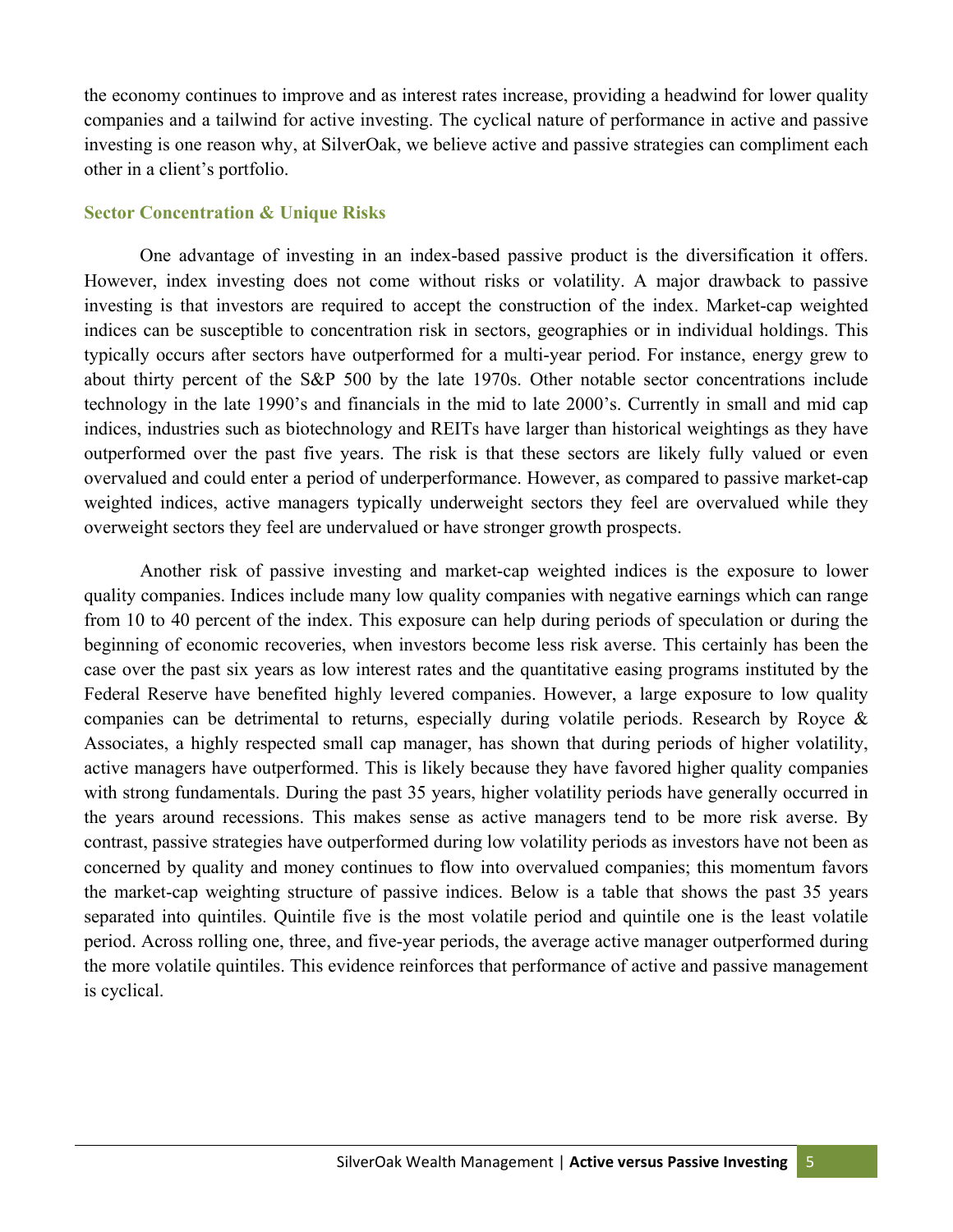#### **Volatility and Small Cap Performance Spreads (%) From 12/31/78 through 9/30/14**

| FT0111 14/J1/70 through 7/J0/14                       |                   |                   |                   |                   |                   |
|-------------------------------------------------------|-------------------|-------------------|-------------------|-------------------|-------------------|
|                                                       | <b>Ouintile 1</b> | <b>Quintile 2</b> | <b>Ouintile 3</b> | <b>Ouintile 4</b> | <b>Ouintile 5</b> |
| <b>Average of 12-Month Monthly Rolling Statistics</b> |                   |                   |                   |                   |                   |
| Average Russell 2000 Standard Deviation               | 10.80             | 14.35             | 16.88             | 21.53             | 29.29             |
| Average Russell 2000 Performance                      | 18.37             | 19.99             | 17.13             | 12.43             | $-0.42$           |
| Average Morningstar Small Blend Category Performance  | 17.87             | 19.74             | 17.48             | 14.41             | 1.80              |
| Average Morningstar Small Blend Category Performance  | $-0.50$           | $-0.25$           | 0.35              | 1.98              | 2.22              |
| Spread vs. Russell 2000                               |                   |                   |                   |                   |                   |
| Average PMF Performance                               | 15.26             | 20.77             | 18.47             | 16.38             | 2.49              |
| Average PMF Spread vs. Russell 2000                   | $-3.11$           | 0.78              | 1.34              | 3.94              | 2.92              |
| <b>Average of 36-Month Monthly Rolling Statistics</b> |                   |                   |                   |                   |                   |
| Average Russell 2000 Standard Deviation               | 12.65             | 16.90             | 19.39             | 22.33             | 25.25             |
| Average Russell 2000 Performance                      | 14.60             | 16.66             | 12.24             | 9.15              | 2.35              |
| Average Morningstar Small Blend Category Performance  | 14.71             | 16.99             | 13.28             | 11.33             | 4.04              |
| Average Morningstar Small Blend Category Performance  | 0.12              | 0.33              | 1.04              | 2.17              | 1.70              |
| Spread vs. Russell 2000                               |                   |                   |                   |                   |                   |
| Average PMF Performance                               | 12.52             | 18.29             | 14.64             | 12.36             | 6.90              |
| Average PMF Spread vs. Russell 2000                   | $-2.08$           | 1.63              | 2.40              | 3.21              | 4.55              |
| <b>Average of 60-Month Monthly Rolling Statistics</b> |                   |                   |                   |                   |                   |
| Average Russell 2000 Standard Deviation               | 14.16             | 17.49             | 20.15             | 21.91             | 23.56             |
| Average Russell 2000 Performance                      | 14.96             | 14.31             | 11.70             | 7.22              | 3.86              |
| Average Morningstar Small Blend Category Performance  | 15.08             | 15.02             | 12.93             | 9.51              | 5.29              |
| Average Morningstar Small Blend Category Performance  | 0.12              | 0.70              | 1.23              | 2.29              | 1.43              |
| Spread vs. Russell 2000                               |                   |                   |                   |                   |                   |
| Average PMF Performance                               | 12.91             | 15.88             | 14.81             | 12.30             | 7.21              |
| Average PMF Spread vs. Russell 2000                   | $-2.05$           | 1.57              | 3.10              | 5.09              | 3.35              |

Source: Royce & Associates, Morningstar

#### **Investment Fee Impact**

A major advantage for broad-based index investments is their lower fees versus actively managed mutual funds. Fees can be a significant drag on performance over a long-time horizon as returns compound. Below is a theoretical graph depicting an investment with an annual return of six percent and the impact that fees can have on capital appreciation.



**Long-Term Impact of Investment Fees on Portfolio Values**

*Assumes a starting balance of \$100,000 and a yearly return of 6%, which is reinvested*

Note: The graph above is a hypothetical portfolio and does not represent an investable asset.

SilverOak Wealth Management | **Active versus Passive Investing** 6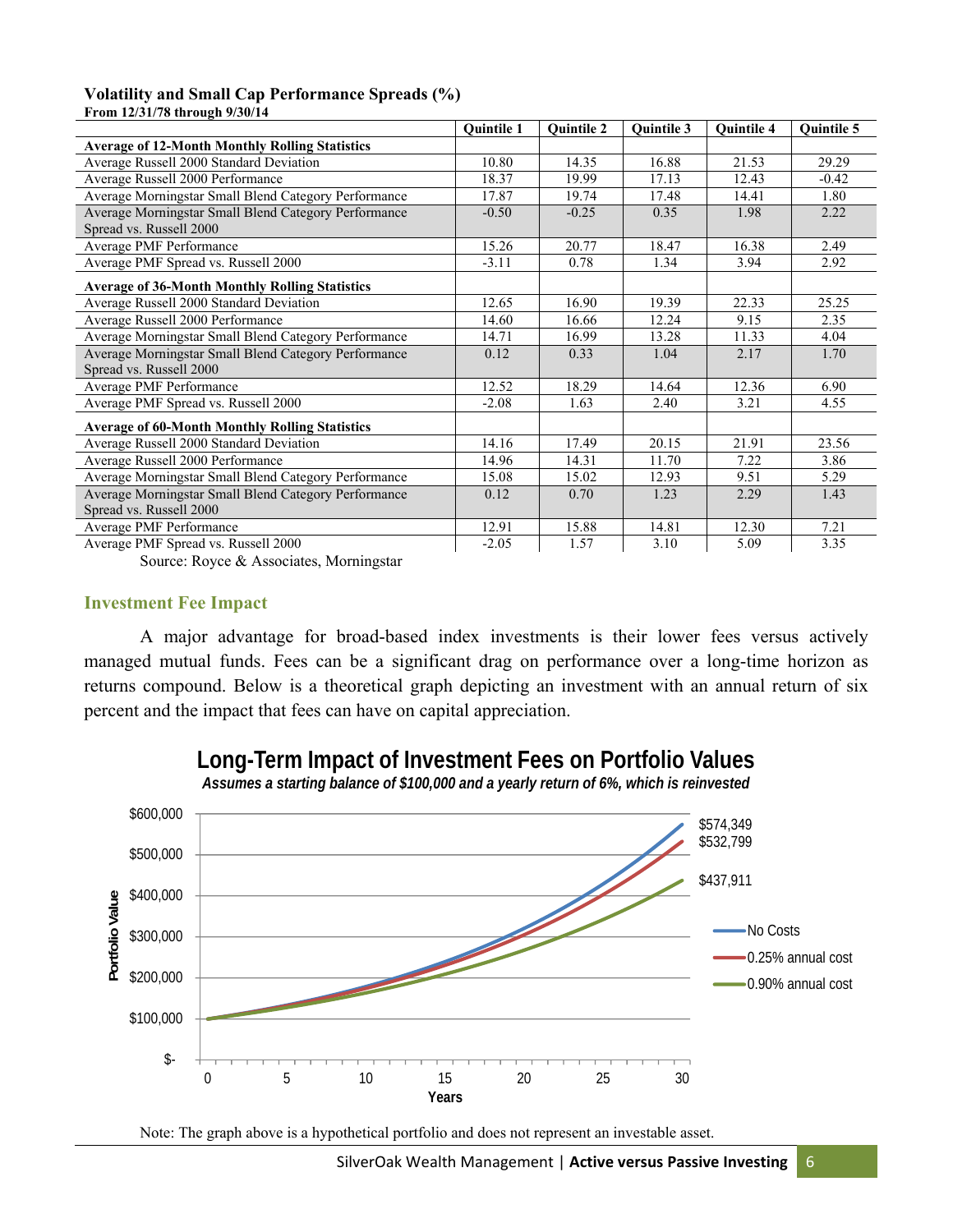SilverOak recognizes the impact fees have on the long-term performance of any investment and because of that, our IQSS<sup>tm</sup> (Investment Quality Scoring System<sup>tm</sup>) requires all recommended investments to have expense ratios that are below their respective category (i.e. peer) average. Actually, most are within the bottom quartile of their peers. The graph below shows that funds in the lowest cost quartile have historically outperformed funds in the highest cost quartile. In some investment categories, the difference in average annual returns is significant.



**Impact of Expense on Returns Ten Year Average Annual Returns, 2005-2014**

Notes: All mutual funds in each Morningstar category where ranked by their expense ratios as of December 31, 2014 and separated into quartiles. All funds with at least ten years of returns were included. Source: Morningstar

#### **After-Tax Returns**

Taxes have always influenced the construction of portfolios and continue to be a concern for investors today as tax rates have continued to rise in recent years. Passive investments are generally more tax-efficient than active strategies due to their lower turnover (i.e. less trading activity) and market-cap weighted structure. While some actively managed mutual funds have low turnover, more similar to passive investments, they still tend to be slightly less tax-efficient.

There is a notable difference in the timing of capital gains tax payment between active and passive investments. Actively managed investments will pay taxes on capital gains throughout the holding period while passive investments will pay a majority of its capital gains taxes when the asset is sold. Taxes will ultimately be paid on capital gains with either strategy; however, some investors prefer to have the optionality of when taxes are paid and thus favor passive investments. Tax efficiency across active and passive investments varies greatly; consequently, SilverOak focuses on those with higher levels of tax efficiency versus their peers.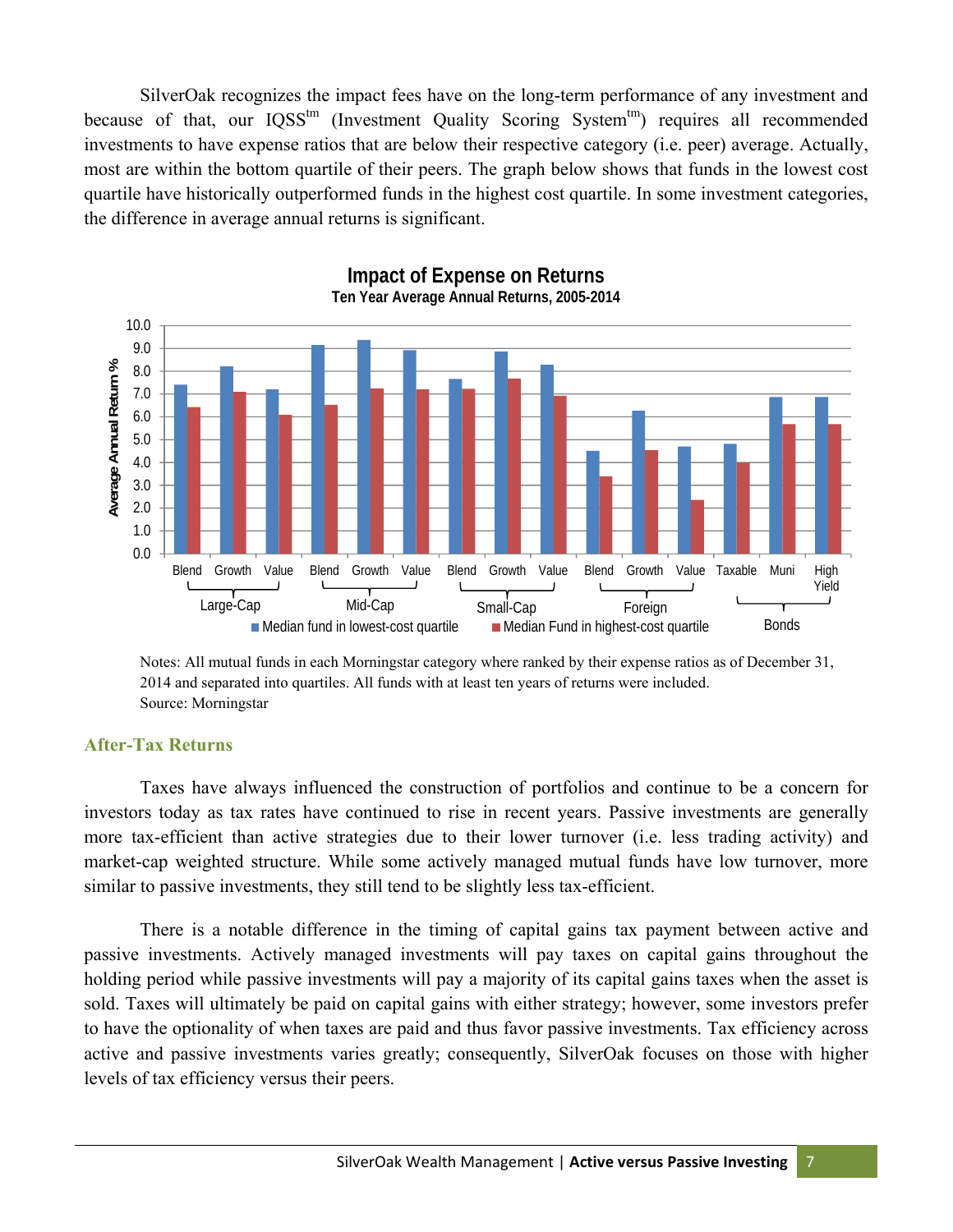Some taxes are inevitable, but asset location can be very useful in minimizing taxes and increasing after-tax returns. By holding less tax-efficient active funds in tax-deferred accounts rather than in taxable accounts, the investor can avoid taxes on distributions. In general, it is most optimal to hold strategies that produce ordinary taxable income and/or high capital gain distributions in taxdeferred accounts. These strategies can include taxable bonds, REITs, commodities, emerging market debt, and high-yield debt as they have more distributions.

At SilverOak, we are cognizant of the impact taxes have on performance and we incorporate asset location into our portfolio construction and investment strategy process. Furthermore, most of the active investment strategies utilized by SilverOak have below category average turnover, which helps manage the tax consequences. Below is a table with asset classes and their generally preferred location due to expected income and returns.

|                               | Expected             | $%$ of Income  | <b>Expected Return</b> | Preferred Location |
|-------------------------------|----------------------|----------------|------------------------|--------------------|
|                               | <b>Distributions</b> | Expected to be |                        |                    |
|                               |                      | Qualified      |                        |                    |
| U.S Large Cap Equities        | Low                  | High           | High                   | Taxable            |
| U.S Small Cap Equities        | Low                  | Moderate       | High                   | Taxable            |
| <b>International Equities</b> | Low                  | High           | High                   | Taxable            |
| U.S. Taxable Fixed Income     | Moderate             | Low            | Low                    | Tax-Deferred       |
| Municipal Fixed Income        | Moderate             | High           | Low                    | Taxable            |
| International Fixed Income    | Moderate             | Low            | Low                    | Tax-Deferred       |
| <b>Emerging Market Debt</b>   | High                 | Low            | Moderate               | Tax-Deferred       |
| Commodities                   | High                 | Low            | Moderate               | Tax-Deferred       |
| High Yield Debt               | High                 | Low            | Moderate               | Tax-Deferred       |
| <b>REITs</b>                  | High                 | Low            | High                   | Tax-Deferred       |

## **Investor Behavior**

Setting the active versus passive debate aside, the most important goal of an investor is to have an effective long-term investment philosophy. One of the primary biases and risks for investors to overcome is called recency bias. This describes the behavior of putting too much emphasis on recent performance results when making investment decisions and expecting that performance to continue into the future. Recency bias can be detrimental to long-term financial success as markets are cyclical and often reverse when people are overly excited or pessimistic. Investors chase performance and switch into the best performing fund or index every few years. Investors who do this will realize lower returns than the overall market because today's winner many times becomes tomorrow's loser. Investment strategies and market factors such as growth, value, high quality or low quality will be rewarded at different times in the markets cycle. All managers with excellent long-term track records go through periods of outperformance and underperformance. Many of the active managers that are currently outperforming will likely go out of favor in subsequent years. While it is difficult to hold managers that underperform, the best time to invest may be during a period of underperformance.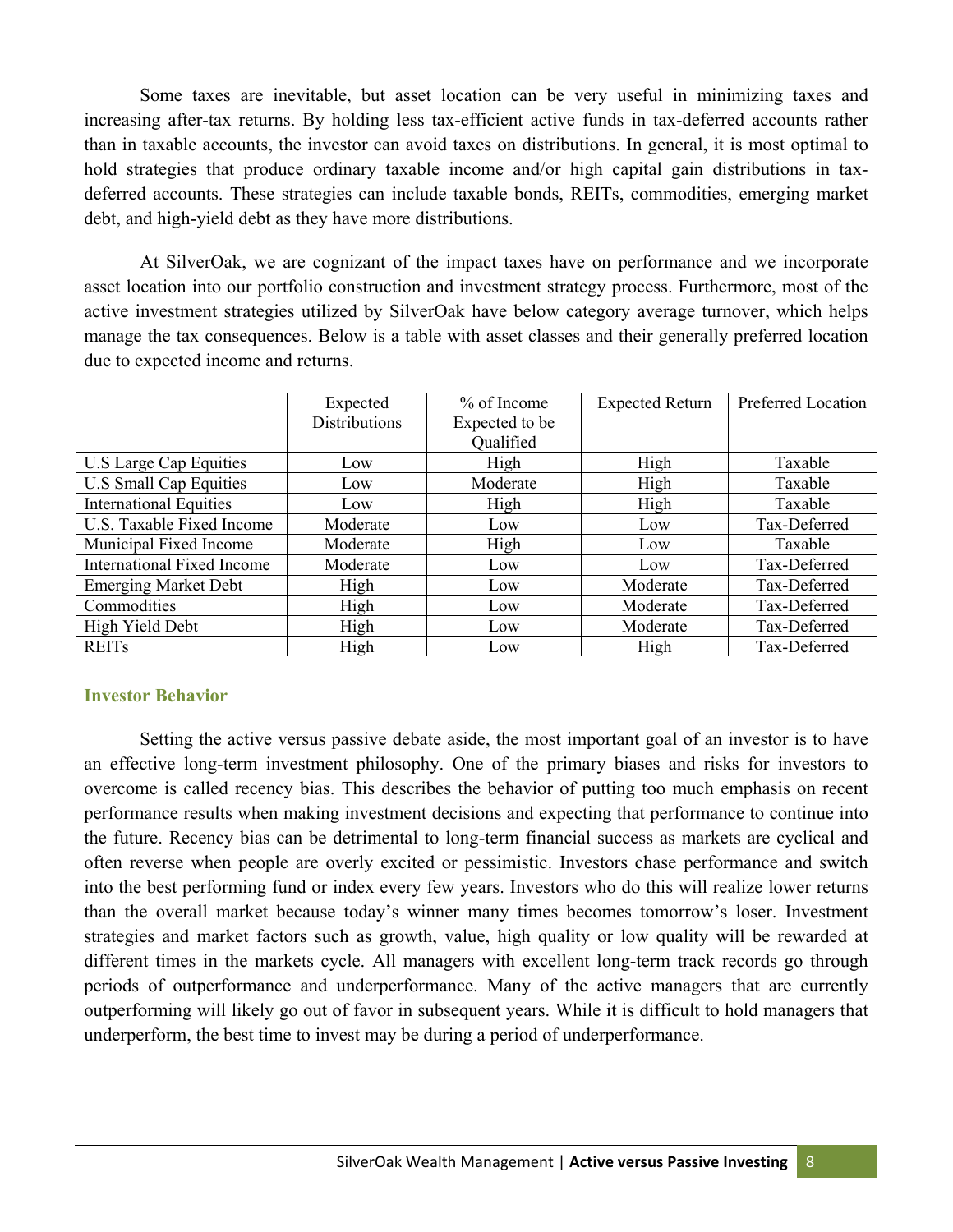Studies have shown that investor returns are significantly lower than fund returns as they tend to "buy high and sell low". Below is a graph that shows the average stock fund return from 1992-2011 was 8.2%; however, the average stock fund investor only had a return of 3.5%. The difference in returns is due almost exclusively to poor behavior.





Note: Investor returns measure the return an investor receives over a period of time and incorporating purchases and sales of the fund.

Source: Quantitative Analysis of Investor Behavior by Dalbar (March 2012); Davis Advisors

 Some investors cannot tolerate the variance between active manager returns and their respective indices. As a result, passive investing may be a great alternative for these investors. Passive returns will always be equal to the respective index, minus fees. Although this investor will never outperform the overall indices, they will not be exposed to the swings of active management being in favor or out of favor. To the extent that this allows the investor to stay full invested and not sell actively managed funds at the wrong time, the investor has a higher likelihood of meeting their long-term goals.

 Trying to "time the markets" among asset classes can also be very detrimental to wealth accumulation and wealth preservation. After the S&P 500's return of almost 14% in 2014, many investors may want to abandon a diversified portfolio and instead own all U.S. large cap stocks. However, it would be a mistake to focus on recent short-term performance instead of long-term goals. As shown in the graph below, investor's realized returns are much lower in those asset classes that have greater variability in returns. The higher volatility causes investors to chase performance following good years, resulting in a larger behavioral penalty when performance reverses. Maintaining a disciplined investment approach will ultimately lead to a better outcome for the investor. At SilverOak, we invest in diversified portfolios with a long-term time horizon. We recognize that certain investment strategies or asset classes will go in and out of favor, but our disciplined approach remains constant and offers clients a smoother ride in meeting their goals.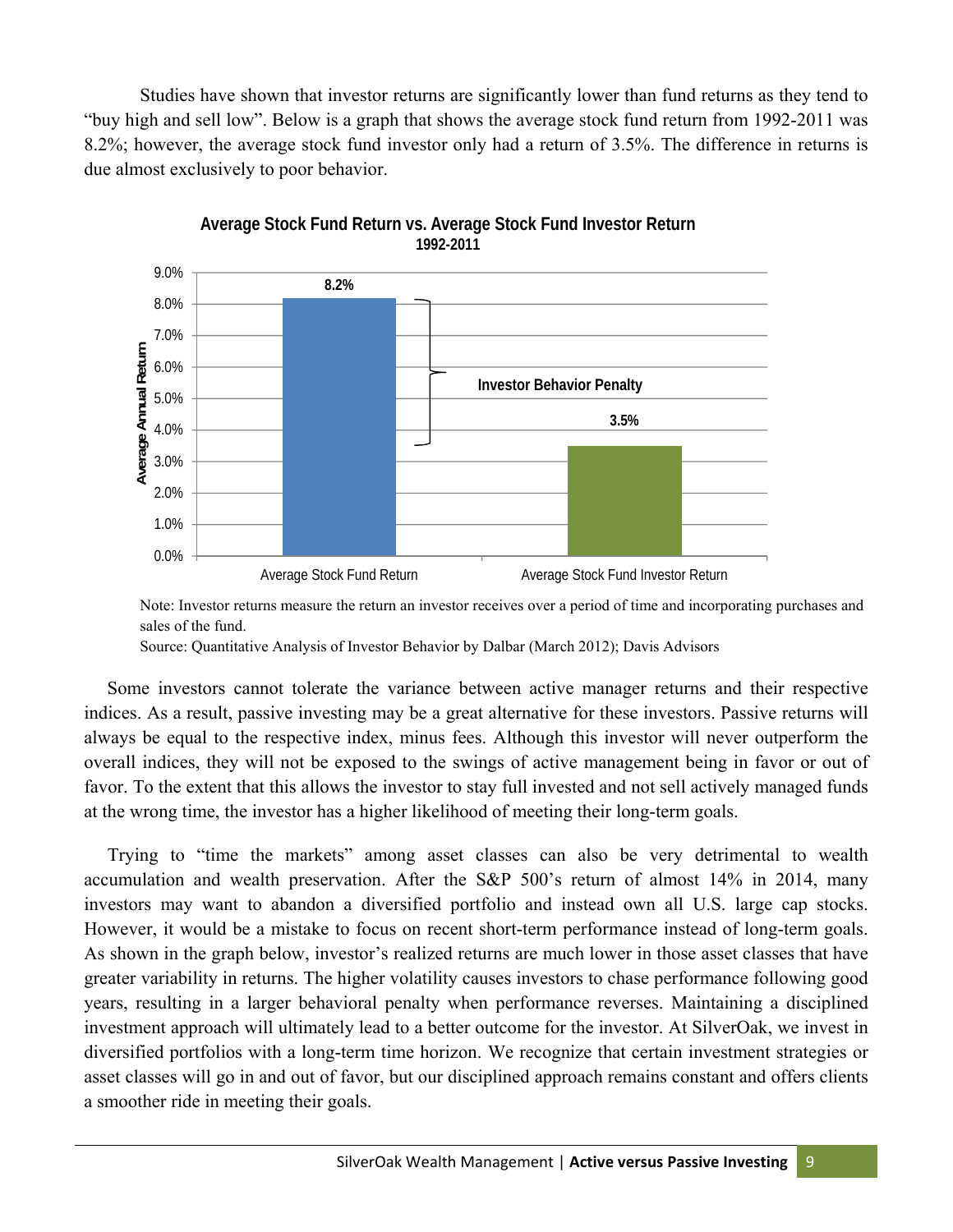# **Investors' Returns Lag Their Funds' Returns, 1999-2013**



Note: The average difference is calculated based on Morningstar data for investor returns and fund returns. Source: Vanguard, Morningstar

#### **Conclusion**

The active versus passive investing debate will continue into the future just as it has in the past. It is important for investors to be objective and to choose an investment strategy that they are comfortable with and provides them the best opportunity to reach their goals. As we have shown, there are advantages and disadvantages to both strategies. Investors must understand and accept the variance in returns from their active managers, especially during times of underperformance. Demonstrated through the analysis provided, active management has added value over a full-market cycle, but investors must be patient throughout the ups and downs. Likewise, passive investing is a great way to get broad diversification at a low cost; however, investors must also accept the unique risks associated with passive investing. At SilverOak, we believe active and passive strategies can compliment each other and both can be used to meet a client's needs and goals. As a result, we believe that the majority of our clients' portfolios should hold some component of both active and passive investments.

The most important point to remember is that markets are cyclical and past results should not be extrapolated into the future. We are currently seven years into the U.S. recovery, which makes it one of the longest recovery periods in history. Returns from equities and fixed income investments will likely be lower over the next six years than they have been over the past six years as volatility returns to the markets and new leadership in the equity markets emerge. Investors must continue to remain prudent in their investment allocations and not be swayed by short-term results. A disciplined and diversified approach that is focused on long-term goals should keep investors from taking unnecessary risks or chasing performance.